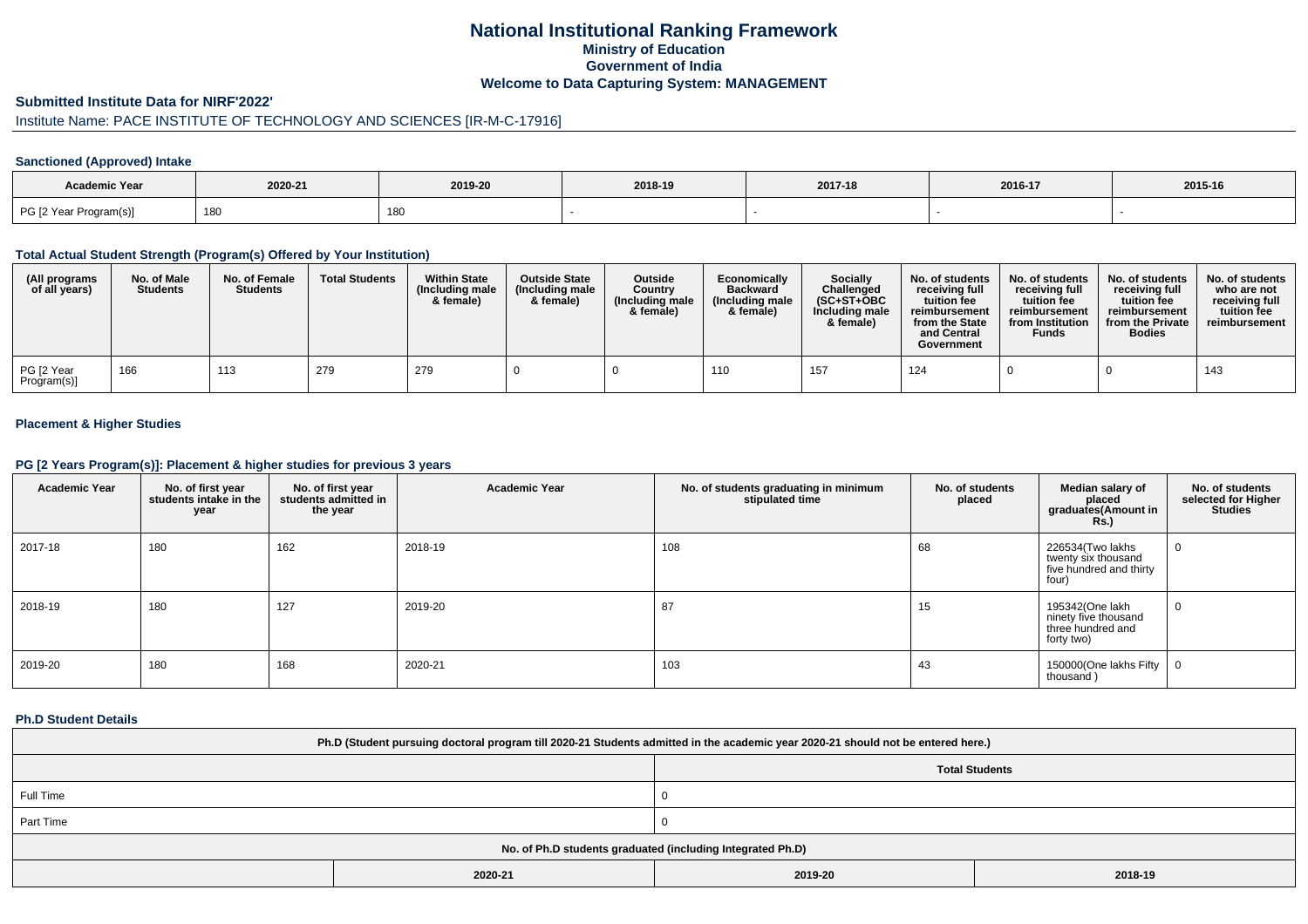| Full Time |  |  |
|-----------|--|--|
| Part Time |  |  |

## **Financial Resources: Utilised Amount for the Capital expenditure for previous 3 years**

| <b>Academic Year</b>                                                                                                                                                           | 2020-21                                                                | 2019-20                                                | 2018-19                                                               |  |  |  |  |  |
|--------------------------------------------------------------------------------------------------------------------------------------------------------------------------------|------------------------------------------------------------------------|--------------------------------------------------------|-----------------------------------------------------------------------|--|--|--|--|--|
|                                                                                                                                                                                | <b>Utilised Amount</b>                                                 | <b>Utilised Amount</b><br><b>Utilised Amount</b>       |                                                                       |  |  |  |  |  |
| Annual Capital Expenditure on Academic Activities and Resources (excluding expenditure on buildings)                                                                           |                                                                        |                                                        |                                                                       |  |  |  |  |  |
| Library (Books, Journals and e-Resources only)                                                                                                                                 | 4103 (Four thousand one hundred and three)                             | 2938 (Two thousand nine hundred and thirty eight)      | 202518 (Two lakhs two thousand five hundred eighteen)                 |  |  |  |  |  |
| Expenditure on setting up/upgradation of laboratory                                                                                                                            | 3269 (Three thousand two hundred sixty nine)                           | 64249 (Sixty four thousand two hundred and forty nine) | 662654 (Six lakhs sixty two thousand six hundred fifty four)          |  |  |  |  |  |
| Other expenditure on creation of Capital Assets (For setting up<br>classrooms, seminar hall, conference hall, library excluding<br>expenditure on Land , Building, Roads etc.) | 374985 (Three lakhs seventy four thousand nine hundred<br>eighty five) | 100306 (One lakh three hundred six)                    | 374685 (Three lakhs seventy four thousand six hundred eighty<br>five) |  |  |  |  |  |

## **Financial Resources: Utilised Amount for the Operational expenditure for previous 3 years**

| <b>Academic Year</b>                                                                                                                                                                            | 2020-21                                                                    | 2019-20                                                                         | 2018-19                                                                         |  |  |  |  |
|-------------------------------------------------------------------------------------------------------------------------------------------------------------------------------------------------|----------------------------------------------------------------------------|---------------------------------------------------------------------------------|---------------------------------------------------------------------------------|--|--|--|--|
|                                                                                                                                                                                                 | <b>Utilised Amount</b>                                                     | <b>Utilised Amount</b>                                                          | <b>Utilised Amount</b>                                                          |  |  |  |  |
| <b>Annual Operational Expenditure</b>                                                                                                                                                           |                                                                            |                                                                                 |                                                                                 |  |  |  |  |
| Salaries (Teaching and Non Teaching staff)                                                                                                                                                      | 9933019 (Ninety nine lakhs thirty three thousand nineteen)                 | 9893895 (Ninety eight lakhs ninety three thousand eight<br>hundred ninety five) | 17013235 (One crore seventy lakhs thirteen thousand two<br>hundred thirty five) |  |  |  |  |
| Maintenance of Academic Infrastructure or consumables and<br>other running expenditures (excluding maintenance of hostels<br>and allied services, rent of the building, depreciation cost, etc) | 23110102 (Two crores thirty one lakhs ten thousand one<br>hundred and two) | 4008631 (Forty lakhs eight thousand six hundred and thirty<br>one)              | 5601097 (Fifty six lakhs one thousand ninety seven)                             |  |  |  |  |
| Seminars/Conferences/Workshops                                                                                                                                                                  | 54045 (Fifty four thousand forty five)                                     | 44033 (Forty four thousand thirty three)                                        | 144461 (One lakh forty four thousand four hundred sixty one)                    |  |  |  |  |

### **Sponsored Research Details**

| <b>Financial Year</b>                    | 2020-21 | 2019-20 | 2018-19 |
|------------------------------------------|---------|---------|---------|
| Total no. of Sponsored Projects          |         |         |         |
| Total no. of Funding Agencies            |         |         |         |
| Total Amount Received (Amount in Rupees) |         |         |         |
| Amount Received in Words                 | Zero    | Zero    | Zero    |

### **Consultancy Project Details**

| <b>Financial Year</b>                    | 2020-21 | 2019-20 | 2018-19 |  |
|------------------------------------------|---------|---------|---------|--|
| Total no. of Consultancy Projects        |         |         |         |  |
| Total no. of Client Organizations        |         |         |         |  |
| Total Amount Received (Amount in Rupees) |         |         |         |  |
| Amount Received in Words                 | Zero    | Zero    | Zero    |  |

## **Executive Development Program/Management Development Programs**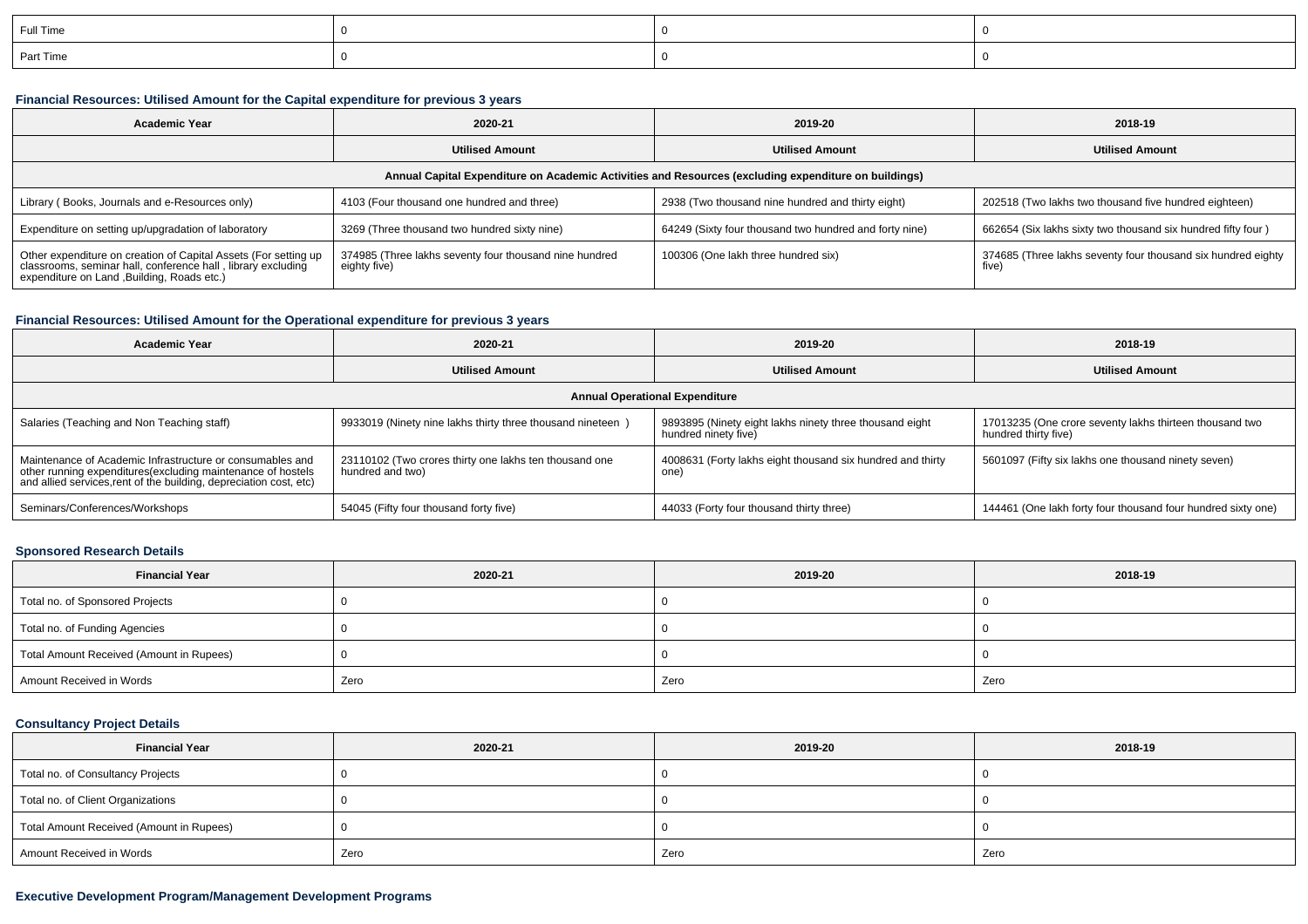| <b>Financial Year</b>                                                             | 2020-21 | 2019-20 | 2018-19 |  |
|-----------------------------------------------------------------------------------|---------|---------|---------|--|
| Total no. of Executive Development Programs/ Management<br>Development Programs   |         |         |         |  |
| Total no. of Participants                                                         |         |         |         |  |
| Total Annual Earnings (Amount in Rupees)(Excluding Lodging<br>& Boarding Charges) |         |         |         |  |
| Total Annual Earnings in Words                                                    | Zero    | Zero    | Zero    |  |

## **PCS Facilities: Facilities of physically challenged students**

| 1. Do your institution buildings have Lifts/Ramps?                                                                                                         | Yes, more than 60% of the buildings |
|------------------------------------------------------------------------------------------------------------------------------------------------------------|-------------------------------------|
| 2. Do your institution have provision for walking aids, including wheelchairs and transportation from one building to another for<br>handicapped students? | Yes                                 |
| 3. Do your institution buildings have specially designed toilets for handicapped students?                                                                 | Yes, more than 60% of the buildings |

## **Faculty Details**

| Srno           | <b>Name</b>                             | Age | Designation                | Gender | Qualification | <b>Experience (In</b><br>Months) | <b>Currently working</b><br>with institution? | <b>Joining Date</b> | <b>Leaving Date</b>      | <b>Association type</b> |
|----------------|-----------------------------------------|-----|----------------------------|--------|---------------|----------------------------------|-----------------------------------------------|---------------------|--------------------------|-------------------------|
|                | Dr VARADA<br>VENKATESWARA<br><b>RAO</b> | 61  | Professor                  | Male   | Ph.D          | 384                              | Yes                                           | 27-09-2010          | $\overline{\phantom{a}}$ | Regular                 |
| 2              | <b>CHIMALAMARRI</b><br>HANUMAN JYOTHI   | 43  | Associate Professor        | Female | <b>MBA</b>    | 105                              | Yes                                           | 14-03-2014          | $\sim$                   | Regular                 |
| 3              | <b>KONIKI ROOPA</b>                     | 42  | Associate Professor        | Female | <b>MBA</b>    | 234                              | Yes                                           | 06-01-2012          | $\overline{\phantom{a}}$ | Regular                 |
| 4              | <b>TANGUTURI RAMA</b><br><b>KRISHNA</b> | 39  | <b>Assistant Professor</b> | Male   | MBA           | 123                              | No                                            | 18-09-2014          | 12-06-2017               | Regular                 |
| 5              | Dr AKONDI<br><b>SRIKANTH</b>            | 39  | Professor                  | Male   | Ph.D          | 128                              | No                                            | 23-12-2014          | 27-12-2017               | Regular                 |
| 6              | Dr TALLURI MARY<br><b>JONES</b>         | 40  | Associate Professor        | Female | MBA           | 210                              | Yes                                           | 17-11-2014          | $\sim$                   | Regular                 |
| $\overline{7}$ | <b>MUTHYAM</b><br><b>REVATHI</b>        | 31  | <b>Assistant Professor</b> | Female | <b>MBA</b>    | 102                              | Yes                                           | 16-03-2015          | $\sim$                   | Regular                 |
| 8              | <b>KUTAM SAI</b><br><b>ALEKYA</b>       | 29  | <b>Assistant Professor</b> | Female | MBA           | 95                               | No                                            | 30-03-2015          | 25-04-2016               | Regular                 |
| 9              | KOPPOLU DIVYA                           | 29  | <b>Assistant Professor</b> | Female | <b>MBA</b>    | 38                               | No                                            | 04-04-2015          | 12-06-2016               | Regular                 |
| 10             | <b>GURRAM</b><br>LAKSHMINARAYAN<br>Α    | 29  | <b>Assistant Professor</b> | Male   | <b>MBA</b>    | 59                               | No                                            | 01-06-2015          | 30-12-2017               | Regular                 |
| 11             | PADAVALA<br><b>BHARAT KUMAR</b>         | 34  | <b>Assistant Professor</b> | Male   | <b>MBA</b>    | 126                              | No                                            | 26-06-2015          | 31-05-2021               | Regular                 |
| 12             | <b>VAGICHARLA</b><br><b>MOUNIKA</b>     | 30  | <b>Assistant Professor</b> | Female | <b>MBA</b>    | 58                               | No                                            | 04-03-2015          | 25-05-2016               | Regular                 |
| 13             | <b>BODDU</b><br>PRASANNA                | 29  | <b>Assistant Professor</b> | Female | <b>MBA</b>    | 52                               | No                                            | 04-04-2015          | 25-05-2016               | Regular                 |
| 14             | CHUNDURI TULASI                         | 29  | <b>Assistant Professor</b> | Female | <b>MBA</b>    | 38                               | No                                            | 07-01-2015          | 15-05-2016               | Regular                 |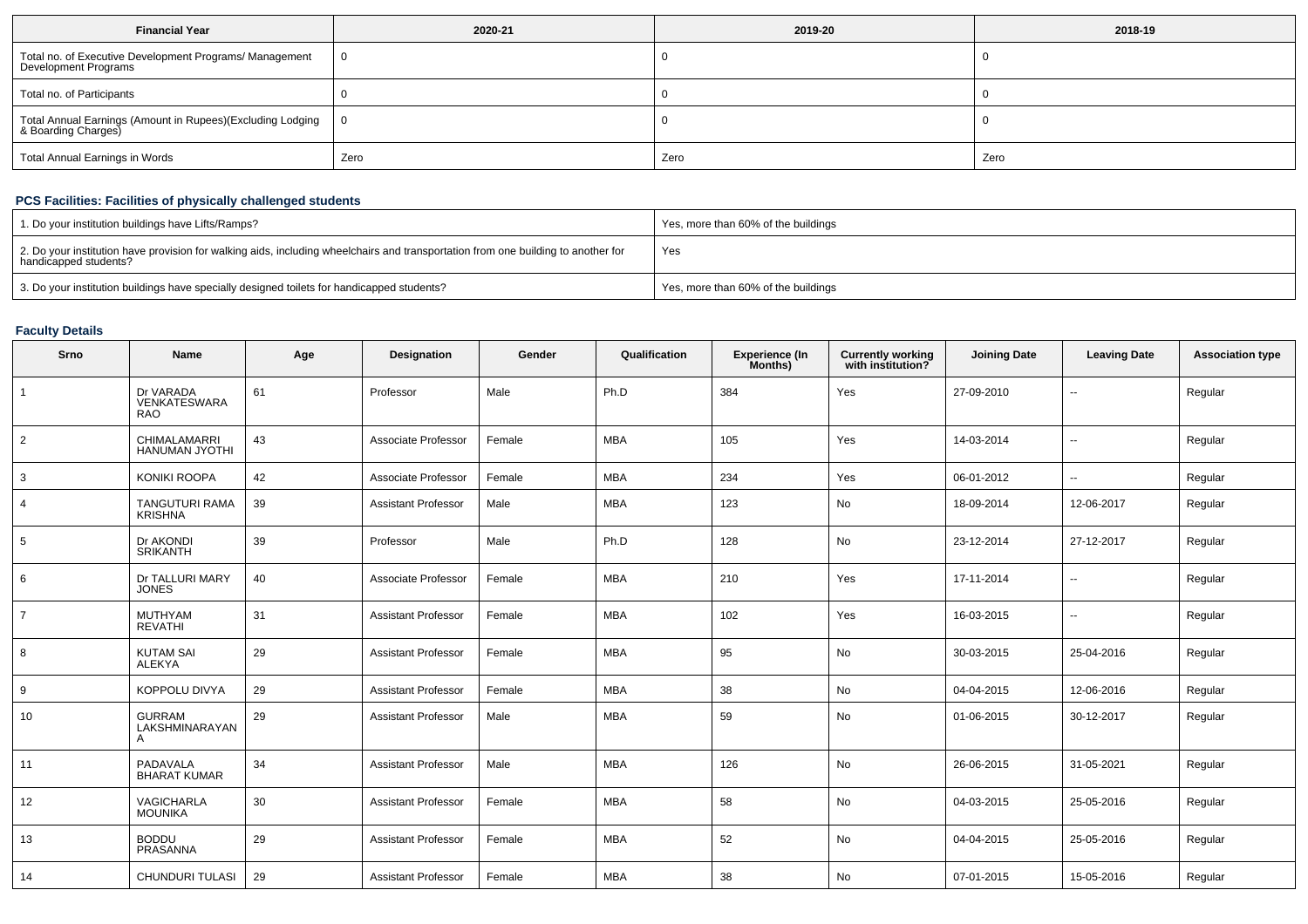| 15 | <b>DILIP KUMAR</b><br><b>GURRAM</b>                    | 30 | <b>Assistant Professor</b> | Male   | <b>MBA</b> | 36  | No  | 05-01-2015 | 30-12-2017 | Regular |
|----|--------------------------------------------------------|----|----------------------------|--------|------------|-----|-----|------------|------------|---------|
| 16 | SUDARSHAN RAO<br><b>CHUNDI</b>                         | 33 | <b>Assistant Professor</b> | Male   | MBA        | 92  | No  | 05-01-2015 | 22-05-2016 | Regular |
| 17 | <b>VENKATESH</b><br><b>DONTULA</b>                     | 34 | <b>Assistant Professor</b> | Male   | MBA        | 68  | No  | 01-01-2015 | 22-05-2016 | Regular |
| 18 | <b>VAMSI KRISHNA</b><br><b>DASARI</b>                  | 33 | <b>Assistant Professor</b> | Male   | MBA        | 82  | No  | 01-06-2015 | 26-06-2016 | Regular |
| 19 | NOSINA VINDO<br><b>KUMAR</b>                           | 40 | <b>Assistant Professor</b> | Male   | MBA        | 125 | No  | 07-07-2015 | 31-03-2017 | Regular |
| 20 | SRINIVAS RAO<br>PALADUGU                               | 29 | <b>Assistant Professor</b> | Male   | MBA        | 32  | No  | 08-01-2015 | 30-04-2017 | Regular |
| 21 | <b>GIRI BABU</b><br><b>SUNKARI</b>                     | 32 | <b>Assistant Professor</b> | Male   | MBA        | 114 | Yes | 08-12-2015 | н.         | Regular |
| 22 | <b>SAMSUDDIN SHAIK</b>                                 | 36 | <b>Assistant Professor</b> | Male   | <b>MBA</b> | 93  | No  | 10-05-2015 | 22-05-2016 | Regular |
| 23 | Dr MEDESITTI<br><b>VENKATA SIVA</b><br><b>SUDHAKAR</b> | 42 | Professor                  | Male   | Ph.D       | 182 | No  | 07-12-2012 | 03-05-2016 | Regular |
| 24 | <b>CHIDIPOTHU</b><br><b>SREENIVASA RAO</b>             | 30 | Associate Professor        | Male   | <b>MBA</b> | 35  | No  | 05-05-2015 | 09-07-2016 | Regular |
| 25 | <b>TAVVA LAKSHMI</b><br><b>SRAVANI KUMARI</b>          | 33 | <b>Assistant Professor</b> | Female | MBA        | 58  | No  | 01-07-2012 | 23-05-2016 | Regular |
| 26 | CHALLAAGALA<br><b>VIJAYA KUMAR</b>                     | 42 | <b>Assistant Professor</b> | Male   | MBA        | 183 | No  | 11-02-2012 | 30-04-2019 | Regular |
| 27 | <b>JALAPATI SRAVANI</b>                                | 33 | <b>Assistant Professor</b> | Female | MBA        | 86  | No  | 11-11-2013 | 25-04-2016 | Regular |
| 28 | <b>DEGALA PUSHPA</b><br>SRI                            | 32 | <b>Assistant Professor</b> | Female | MBA        | 120 | Yes | 19-09-2013 | −−         | Regular |
| 29 | <b>BODDAPATI</b><br>RAJESH                             | 37 | <b>Assistant Professor</b> | Male   | MBA        | 93  | No  | 16-05-2013 | 29-03-2018 | Regular |
| 30 | METHUKU<br>PARAMESWARI                                 | 35 | <b>Assistant Professor</b> | Female | MBA        | 92  | No  | 12-09-2013 | 20-04-2017 | Regular |
| 31 | KUMMARI JOSHI<br><b>FLORENCE</b>                       | 34 | <b>Assistant Professor</b> | Female | MBA        | 84  | No  | 01-02-2012 | 17-05-2012 | Regular |
| 32 | UKKADALA<br>PAVITHRA                                   | 32 | <b>Assistant Professor</b> | Female | MBA        | 57  | No  | 12-03-2012 | 18-09-2013 | Regular |
| 33 | <b>SIMHADRI</b><br>JAGADEESH                           | 33 | <b>Assistant Professor</b> | Female | <b>MBA</b> | 85  | No  | 04-01-2012 | 19-10-2014 | Regular |
| 34 | ALLURU<br>SREENIVAS                                    | 40 | Associate Professor        | Male   | <b>MBA</b> | 182 | No  | 13-09-2011 | 15-05-2014 | Regular |
| 35 | PUVVADA<br>SUDHAKARA RAO                               | 54 | Associate Professor        | Male   | <b>MBA</b> | 185 | No  | 14-12-2011 | 05-12-2015 | Regular |
| 36 | PAPISETTY RAVI<br>VENKATA<br>RAMANJANEYULU             | 44 | Associate Professor        | Male   | MBA        | 192 | No  | 04-03-2014 | 18-02-2015 | Regular |
| 37 | NAGABHAIRU<br>RAJESH BABU                              | 36 | <b>Assistant Professor</b> | Male   | <b>MBA</b> | 52  | No  | 14-09-2011 | 24-04-2014 | Regular |